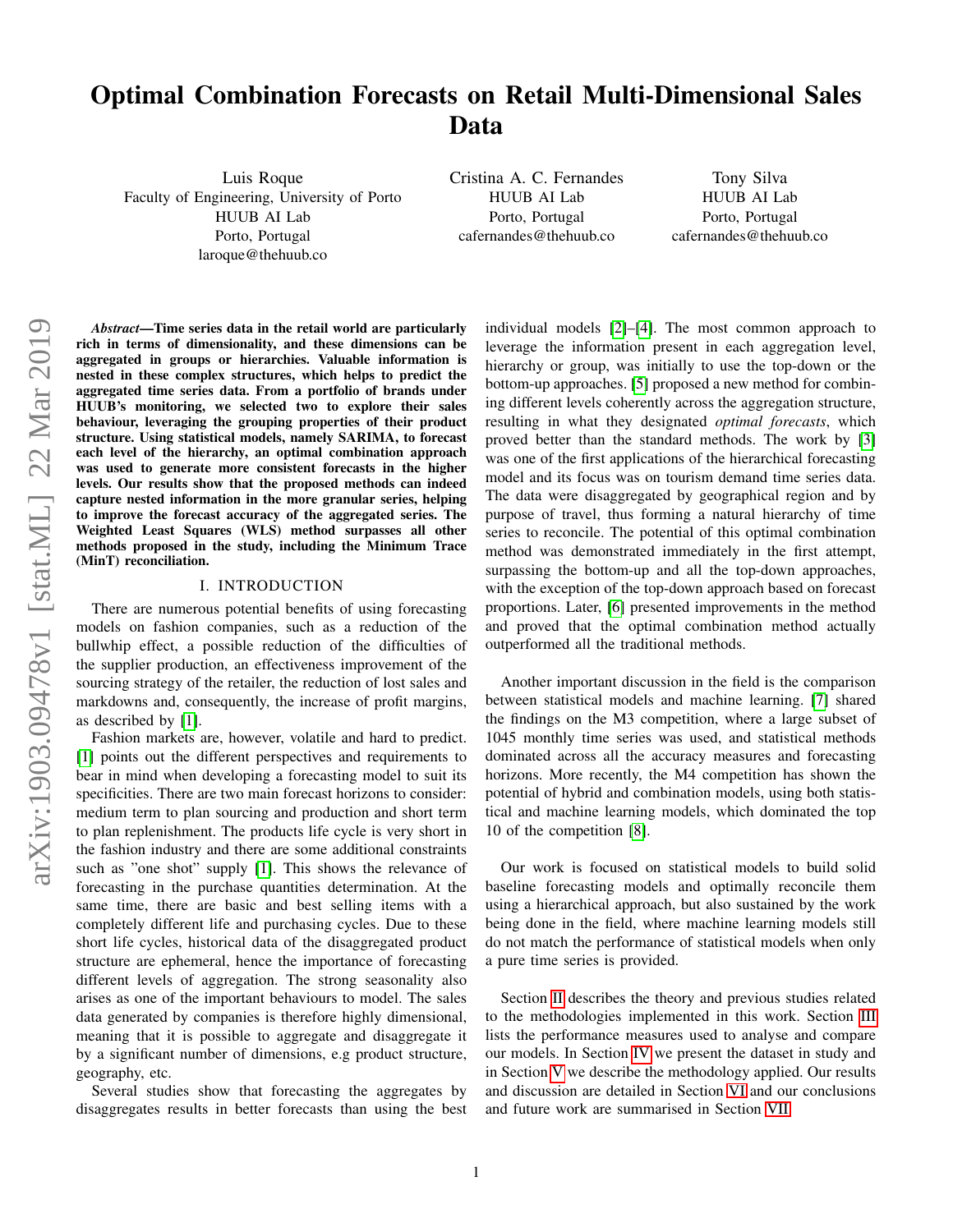### II. RELATED WORK

#### <span id="page-1-0"></span>*A. Data Pre-processing*

Different approaches can be taken to pre-process time series data in order to stationarize, normalize, detrend and deseasonalize data. Pre-processing is an important stage as it has been shown that forecasting models perform better on pre-processed data [\[8\]](#page-7-7). Indeed, a time series will be easier to model accurately the more stationary and closer to a normal distribution it is. For a time series to be stationary, its properties, such as mean, variance and autocorrelation, should be constant over time. Various transformations can be applied to data for this purpose. The Box-Cox transformation is used to modify the distributional shape of a set of data to stabilize variance, make the data more normal distribution-like so that tests and confidence limits that require normality can be appropriately used. It is defined by:

$$
y^{(\lambda)} = \begin{cases} (y^{\lambda} - 1)/\lambda & \text{, if } \lambda \neq 0 \\ \log(y) & \text{, if } \lambda = 0 \end{cases}
$$
 (1)

where  $\lambda$  is the transformation power parameter and *y* is a list of strictly positive numbers. Hence, the Box-Cox transformation can only be applied to positive data.

A Box-Cox transformation with  $\lambda = 0$  is equivalent to a simple logarithmic transformation.

#### *B. Model description*

The Autoregressive Integrated Moving Average (ARIMA) or Box Jenkins methodology is one of the most popular and frequently used stochastic time series models. The time series is assumed to be linear and follows a particular known statistical distribution, such as the normal distribution, which can make it inadequate in some practical situations [\[9\]](#page-7-9). However, its flexibility to represent several varieties of time series with simplicity and the optimization of the model building process render the Box-Jenkins methodology as a well-suited baseline approach [\[9\]](#page-7-9).

In an  $AR(p)$  model, the future value of a variable is assumed to be a linear combination of *p* past observations and a random error together with a constant term [\[9\]](#page-7-9). Mathematically:

$$
y_t = c + \sum_{i=1}^p \phi_i y_{t-i} + \varepsilon_t, \qquad (2)
$$

where  $y_t$  is the model value;  $\varepsilon_t$  is the random error (or random shock) at time period  $t$ ;  $\phi_i$  are model coefficients and  $c$  is a constant; *p* is the order of the model, also called the *lag*.

The  $MA(q)$  model uses past errors as the explanatory variables [\[9\]](#page-7-9). Mathematically:

$$
y_t = \mu + \sum_{j=1}^q \theta_j \varepsilon_{t-j} + \varepsilon_t, \tag{3}
$$

where  $\mu$  is the mean of the series;  $\theta_i$  are the model parameters; *q* is the order of the model. The random errors, or random shocks, are assumed to be white noise, i.e. independent and identically distributed (i.i.d.) random variables with zero mean and a constant variance  $\sigma^2$  [\[9\]](#page-7-9).

ARMA is a combination of the autoregressive and moving average models. Matematically:

$$
y_t = c + \varepsilon_t + \sum_{i=i}^p \phi_i y_{t-i} + \sum_{j=1}^q \theta_j \varepsilon_{t-j}
$$
 (4)

The ARMA model can only be used for stationary time series data. However, in practice many time series such as those related to socio-economy and business show nonstationary behaviour. Time series, which contain trend and seasonal patterns, are also non-stationary in nature. For this reason, the ARIMA model is proposed.

The ARIMA model is a generalization of an ARMA model to include the case of non-stationarity. The non-stationary time series are made stationary by applying finite differencing of the data points. Mathematically it can be written as:

$$
(1 - \sum_{i=1}^{p} \phi_i L^i)(1 - L)^d y_t = (1 + \sum_{j=1}^{q} \theta_j L^j) \varepsilon_t
$$
  
\n
$$
\Leftrightarrow \phi(L)(1 - L)^d y_t = \theta(L) \varepsilon_t
$$
\n(5)

where *L* is the lag or backshift operator, defined as  $Ly_t = y_{t-1}$ and

$$
\phi(L) = 1 - \sum_{i=1}^{p} \phi_i L^i
$$
  
\n
$$
\theta(L) = 1 + \sum_{j=1}^{q} \theta_j L_j,
$$
\n(6)

with *p*, *d* and *q* being integers that refer to the order of the autoregressive, integrated and moving average parts of the model, respectively. The integer *d* controls the level of differencing.

The Seasonal Autoregressive Integrated Moving Average (SARIMA) model is the generalization of the ARIMA model for seasonality. In this model, the seasonality is removed by seasonally differencing the series. In other words, by computing the difference between one observation and the corresponding observation from the previous year (or season):  $z = y_t - y_{t-s}$ . For a monthly time series,  $s = 12$ , for a quarterly time series  $s = 4$ , etc.

Mathematically, a SARIMA  $(p,d,q) \times (P,D,Q)^s$  model is formulated as:

<span id="page-1-1"></span>
$$
\Phi_P(L^s) \phi_P(L) (1 - L)^d (1 - L)^D y_t = \Theta_Q(L^s) \theta_q(L) \varepsilon_t \tag{7}
$$

where *P*, *D*, *Q* are the seasonal orders of the autoregressive, integrated and moving average parts of the model, respectively, and *s* is the seasonal period.

## *C. Model Evaluation*

Good models are obtained by minimising the Akaikes Information Criterion (AIC), the Corrected Akaikes Information Criterion (AIC*c*) or the Schwarzs Bayesian Information Criterion (BIC). The BIC and the  $AIC<sub>c</sub>$  were developed as a bias-corrected version of the AIC, better fit for short time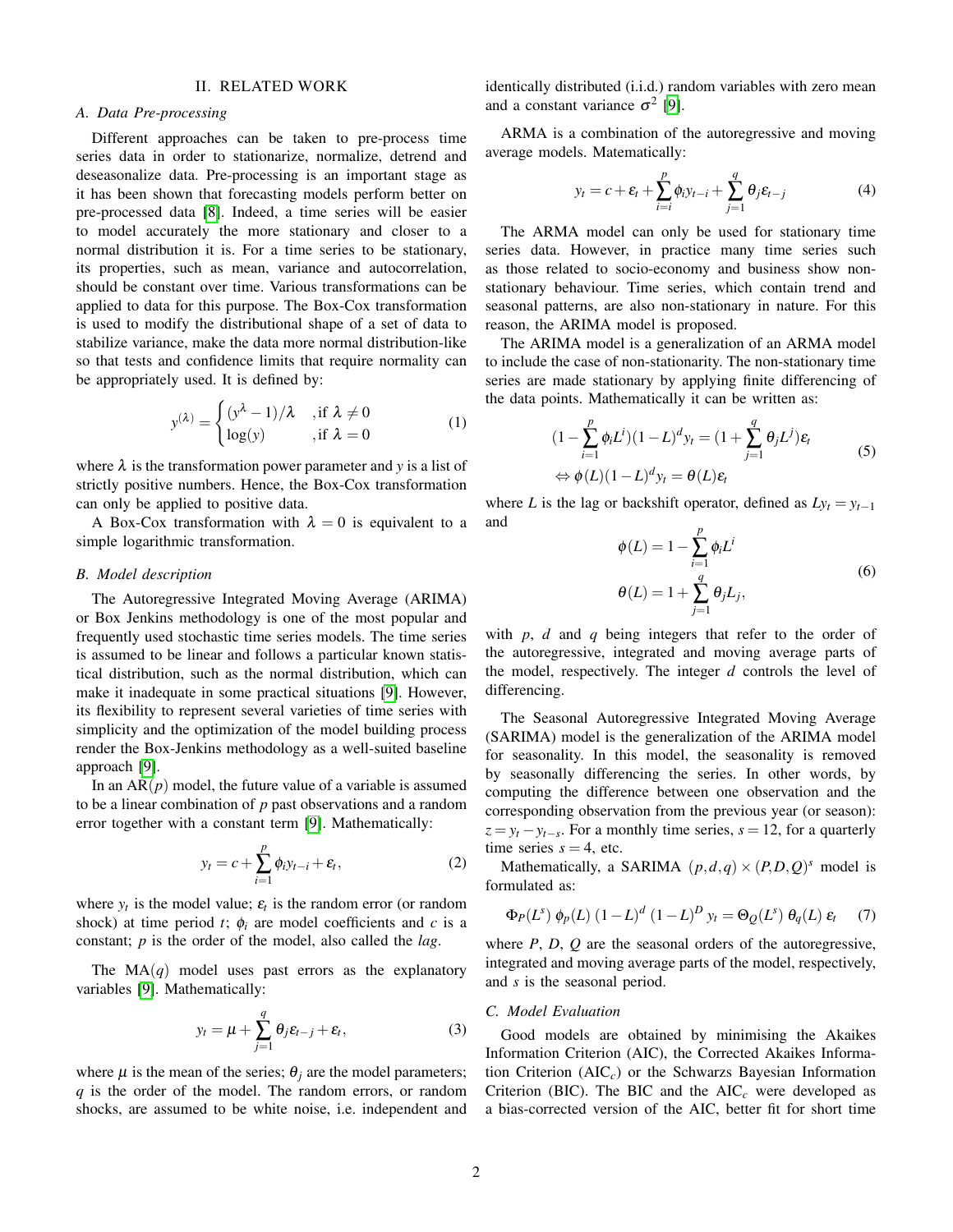series, where the AIC tends to select more complex models with too many predictors. [\[10\]](#page-7-10) indicates its preference to use the  $AIC<sub>c</sub>$  to compare models.

A note should be made about the fact that the AIC, AIC*<sup>c</sup>* and BIC criteria should not be used to compare the performance of models with different differencing orders. The reason for this is that these criteria are all based on the likelihood of the model. This likelihood will be different for a series that is differenced and for a series that is not differenced. These criteria can only directly compare models with the same seasonal and first differencing orders.

If there are significant correlations between different lags of the data, or the residuals of a model, this indicates that there are still important features in the data that the model is not reproducing well and thus there is valid information to learn. [\[11\]](#page-7-11) proposed the Ljung-Box (LB) test to evaluate the overall randomness of data based on a number of lags. It is commonly used to check if the residuals from a time series resemble white noise, i.e. if the relevant information was captured by the model. It is based on the statistic *Q* ∗ , which can be written as:

$$
Q^* = T(T+2) \sum_{k}^{l} (T-k)^{-1} r_k^2,
$$
\n(8)

where *T* is the length of the time series,  $r_k$  is the  $k^{th}$ autocorrelation coefficient of the residuals and *l* is the number of lags to test.  $Q^*$  approximates a chi-squared distribution with *l* − *K* degrees of freedom, where *K* is the number of parameters of the estimated model. Large values of  $Q^*$  indicate that there are significant autocorrelations in the residual series.

The null hypothesis of the LB test states that the data are independently distributed, not showing serial correlation. A significant p-value in this test thus rejects the null hypothesis. Conversely, small values of p-value indicate the possibility of non-zero autocorrelations.

#### *D. Hierarchical and Grouped time series*

Univariate Time Series data rely only on time to express patterns. When there is aggregated data available, there are potential covariance patterns nested in the hierarchy. [\[12\]](#page-7-12) summarizes guidelines on using the more traditional hierarchical forecasting approaches, top-down, bottom-up and a combination of both, the middle-out approach. Among these three, top-down and middle-out rely on a unique hierarchy to assign the weights from the higher aggregated series to the lower ones, so it is not suitable for grouped time series. Grouped time series are built based on a structure that disaggregates based on factors that can be both nested and crossed [\[10\]](#page-7-10).

A group can have several levels, starting on the most aggregated level of the data and disaggregating it by attributes, e.g. A and B, forming the series  $y_{A,t}$  and  $y_{B,t}$ , or by a second structure of attributes, e.g. X and Y, forming series  $y_{X,t}$  and *y*Y,*<sup>t</sup>* . At the bottom level, this would generate eight different series,  $y_{AX,t}$ ,  $y_{AY,t}$ ,  $y_{BX,t}$ ,  $y_{BY,t}$ ,  $y_{XA,t}$ ,  $y_{XB,t}$ ,  $y_{YA,t}$  and  $y_{YB,t}$ .

[\[5\]](#page-7-3) proposed a new method to output more coherent forecasts, adding them up consistently within the aggregation

structure. This method also proposes a generalized representation, from which the earlier approaches are obtained as special cases. As it is based on the reconciliation of the independent forecasts of all the aggregation levels, the reconciled forecasts are always more consistent than when a bottom-up strategy is used. This method is explored in more detail in the following section.

#### *E. Optimal Forecast Reconciliation*

The method consists in optimally combining and reconciling all forecasts at all levels of the hierarchy. To combine the independent forecasts, a linear regression is used to guarantee that the revised forecasts are as close as possible to the independent forecasts while maintaining coherency. The independent forecasts are reconciled based on:

$$
\hat{y}_T(h) = S\beta_T(h) + \varepsilon_h,\tag{9}
$$

where  $\hat{y}_T(h)$  is a matrix of *h*-step-ahead independent forecasts for all series, stacked in the same order as the original data, *S* is a summing matrix,  $\beta_T = E[b_{T+h} | y_1, ..., y_T]$  is the unknown mean of the most disaggregated series at the bottom level, and  $\varepsilon_h$  represents the reconciliation errors. [\[5\]](#page-7-3) also proved that the resulting forecasts are unbiased, which is not the case in the top-down approach.

[\[6\]](#page-7-5) proposed a weighted least-squares (WLS) reconciliation approach, concluding that it outperforms the ordinary least squares (OLS). In their study, the only exception was the very top level where the OLS method did slightly better. The notation for the reconciliation approach was presented differently in [\[13\]](#page-7-13), referring to the new method as the MinT (minimum trace) reconciliation, represented as:

$$
\tilde{y}_T(h) = S(S^T W_h^{-1} S)^{-1} S^T W_h^{-1} \hat{y}_T(h), \tag{10}
$$

where  $\tilde{y}_T(h)$  is the reconciled *h*-step ahead forecast and  $W_h$ is the variance-covariance matrix of the *h*-step-ahead base forecast errors. As it is challenging to estimate  $W_h$ , [\[13\]](#page-7-13) proposed five different approximations for estimating this parameter, some of which we implemented in our work.

Besides the MinT approach, we considered the approximation case where it is assumed that  $W_h = k_h I, \forall h$ , where  $k_h > 0$ and *I* is the identity matrix. In reality, this assumption collapses MinT to the early proposal of [\[5\]](#page-7-3), to use a simple OLS estimator. This is a very strong assumption, where the base forecast errors are considered uncorrelated and equivariant, which is not possible to satisfy in hierarchical and grouped time series.

We also considered the case where MinT can be described as a WLS estimator [\[13\]](#page-7-13), which can be written as  $W_h = k_h \text{diag}(\hat{W}_1)$ , for all *h*, where  $k_h > 0$ , and

$$
\hat{W}_1 = \frac{1}{T} \sum_{t=1}^{T} e_t e'_t,
$$
\n(11)

where  $e_t$  is a vector of the residuals of the models that generated the base forecasts stacked in the same order as the data. This method scales the base forecasts using the variance of the residuals, hence it works as a weighted least squares estimator using variance scaling.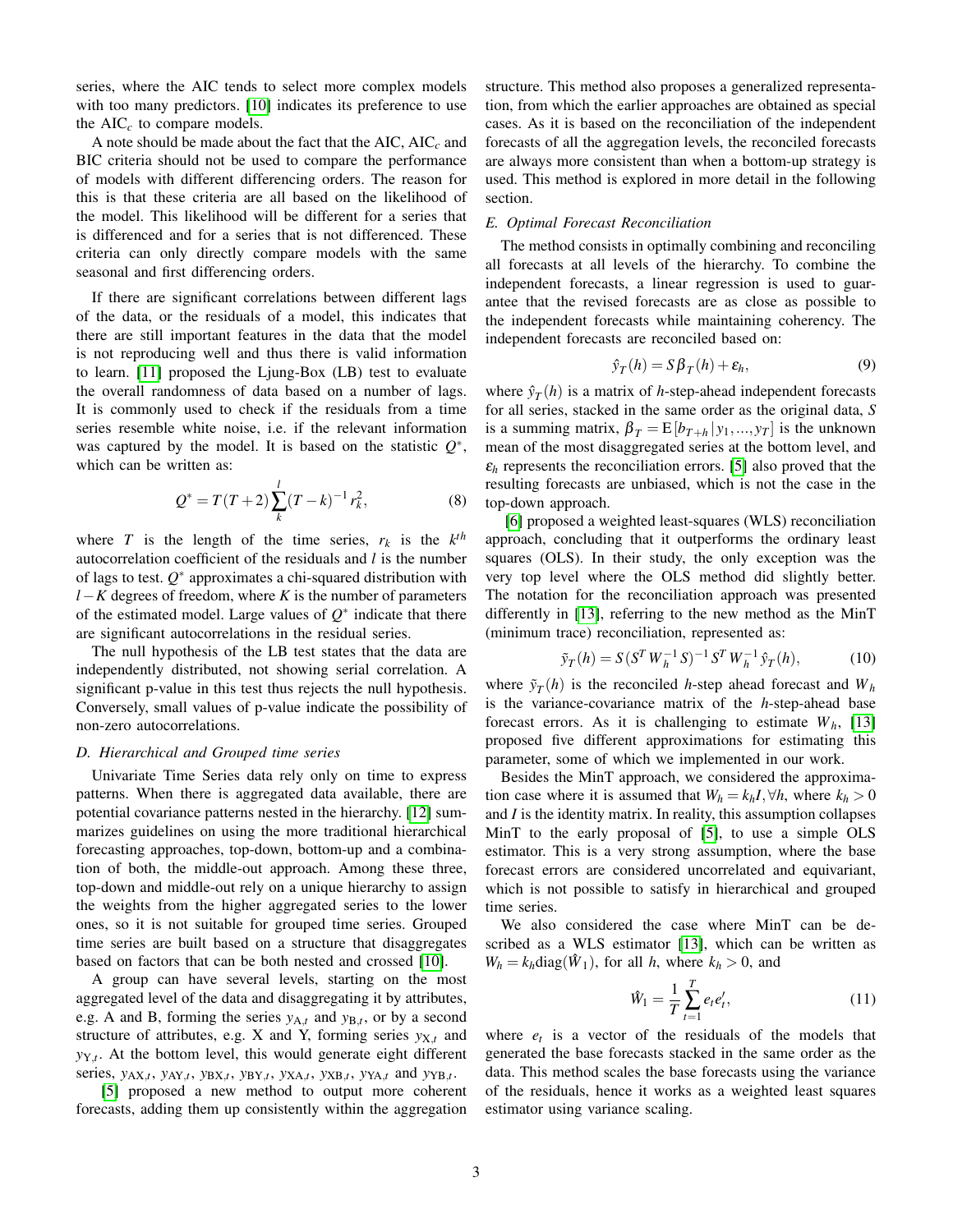## III. PERFORMANCE MEASURES

#### <span id="page-3-0"></span>*A. Mean Absolute Scaled Error (MASE)*

MASE is a measurement of forecast accuracy which scales the errors based on the *naïve* forecast method. If MASE is smaller than 1, the forecast method is better than the average one-step naive forecast. MASE is scale-free so can be used to compare different forecast accuracies. Its mathematical expression is given by:

$$
MASE = \text{mean}(|q|) = \frac{1}{T} \sum_{t=1}^{T} |q|,
$$
 (12)

where *q* is defined as:

$$
q = \begin{cases} \frac{|\hat{y}_t - y_t|}{T - 1} & \text{if } \{y_t\} \text{ is non-seasonal} \\ \frac{1}{T - 1} \sum_{t=2}^T |y_t - y_{t-1}| \\ \frac{|\hat{y}_t - y_t|}{T - s} & \text{if } \{y_t\} \text{ is seasonal,} \\ \frac{1}{T - s} \sum_{t=s+1}^T |y_t - y_{t-s}| \end{cases}
$$
(13)

where *s* is the seasonal period and *T* is the length of the time series.

## *B. Root Mean Squared Error (RMSE)*

RMSE is one of the most used metrics to evaluate forecast models. As it is not normalized, it can only be used to compare models in the same dataset. It is given by:

$$
RMSE = \sqrt{\frac{1}{T} \sum_{t=1}^{T} e_t^2}.
$$
 (14)

#### IV. DATASET

<span id="page-3-1"></span>HUUB is a logistics company for the fashion industry. It offers a platform for fashion brands that integrates the full supply chain process in one place, simplifying operations from production to customer service. HUUB's platform makes use of data to boost business growth and forecasting is a key aspect of its analysis. It has today over 50 brands under its monitoring, selling in 4 different channels: eCommerce, marketplaces, stores and retail.

The time series of all HUUB brands have been analyzed in order to explore their sales behaviour. Only brands with more than two years of data and consistent sales on a weekly basis were considered for forecasting analysis. For an initial study, we selected only the eCommerce sales channel of two of the largest and most representative brands, ranked in the top 10. The aim of this data reduction is to narrow the scope of the problem, since the purpose is to have a first approach and a strong baseline for the future. Furthermore, combining only forecasts of the two most prominent brands helps to improve the forecast performance.

Figure [1](#page-3-3) plots the selected eCommerce brands data series. The data is aggregated in weeks and ranges from the 11-12- 2016 (Sunday), which is the earliest week for which we have complete data of all series included in the analysis, to the 19-01-2019 (Saturday).

**HUUB time series**

<span id="page-3-3"></span>

<span id="page-3-2"></span>Fig. 1: Time series profile of HUUB eCommerce selected brands.

#### V. METHODS

#### *A. Models specification*

[\[14\]](#page-7-14) proposed a practical and pragmatic approach to build ARIMA models. [\[15\]](#page-7-15) defined, based on that methodology, 4 iterative steps, for the univariate time series SARIMA model.

- 1) Model identification: This step involves the selection of parameters to include in the model, both seasonal and non-seasonal, based on the Autocorrelations function (ACF) and the Partial Autocorrelations function (PACF).
- 2) Parameter estimation: the previously identified parameters are then estimated using Least Squares or Maximum Likelihood and a first selection of models is conducted using information criteria.
- 3) Diagnosis of the fitness of the model: The model is diagnosed using the statistical properties of the error terms, using Ljung-Box statistic test to check the adequacy. When the errors are normally distributed, we can move towards the next step.
- 4) Forecasting and validation: The model is validated using out-of-sample data and applied to forecast the future values.

#### *B. Grouped Time Series*

The structure used for this grouped time series starts at the top level with the time series that sums up all series at lower levels with different attributes. It is disaggregated by brand, *brand 1* and *brand 2*, in a hierarchical structure. Besides this, we have five different representations of the aggregation, since there are five attributes to consider in this study: gender (Male, Female or Unisex), age group (Baby, Kid, Baby Kid, Teen or Adult), product type (Clothing, Footwear, Accessories, Homewear, Beachwear, Swimwear, Swim accessories, Compound, Stationery, Underwear, Nightwear or Sports), season of the product (Seasonal or Permanent). Figure [2](#page-4-1) shows one of the alternatives to represent the group structure. It generates a total of 128 time series to be reconciled. When grouping time series, the complexity increases quickly, which requires significantly more computation resources to solve the problem. For each of the time series, we applied the best possible model to forecast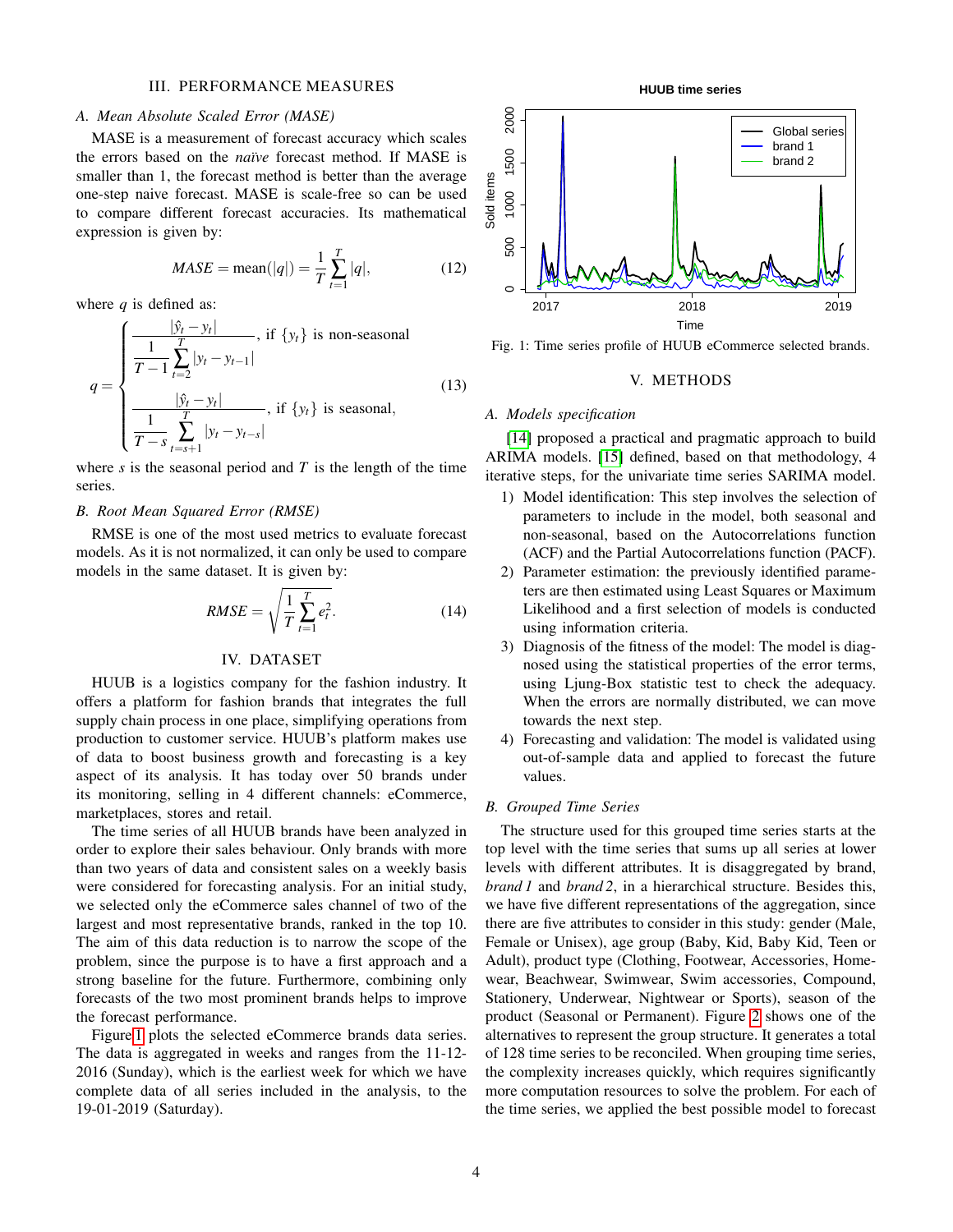<span id="page-4-1"></span>

Fig. 2: A representation of one of the five level grouped structures: (Global), the *global* time series; *brand 1* (brand 1); *brand 1* crossed with gender *male* (1M); *brand 1* crossed with gender *male* and *seasonal* items (1MS); *brand 1* crossed with gender *male*, *seasonal* items and age group *baby* (IMSB); and, finally, *brand 1* crossed with gender *male*, *seasonal* items, age group *baby* and product type *clothing* (IMSBC).

that individual series using the *auto.arima()* function from the R *Forecast* package [\[16\]](#page-7-16), [\[17\]](#page-7-17).

## VI. RESULTS

#### <span id="page-4-0"></span>*A. Baseline model - SARIMA*

Based on the mathematical expression [\(7\)](#page-1-1) for the SARIMA function, we can deduce some parameters restrictions according to the size of the time series window. For instance, if we have a time series of length 114 data points, and we choose a SARIMA model with parameters  $(0,0,0)(2,1,0)^{52}$ , this is an unfeasible model since it would be a linear combination of past data points given by:

$$
y_t = (1 + \Phi_1) y_{t-52} + (\Phi_2 - \Phi_1) y_{t-104} - \Phi_2 y_{t-156} + \varepsilon_t, (15)
$$

and we do not have data for time period  $t - 156$ , as would be required to compute the model.

By working out the mathematical expression of the SARIMA model (Eq. [7\)](#page-1-1) we can find the restrictions to the orders of the SARIMA model parameters as a function of the insample window size which is used to produce the forecasts. A forecast produced by a SARIMA model of parameters  $(p,d,q)(P,D,Q)^s$  will only be feasible if the following conditions are met:

$$
\begin{vmatrix}\n(D+P)s + p + d \le \text{window size} \\
Qs + q \le \text{window size.} \n\end{vmatrix}
$$
\n(16)

Moreover, the best coefficients for each SARIMA model are found by fitting the model to the time series and in order to have all the data points to compute them, the time series should have at least one full seasonal period for which the past data points required to compute the series are all available. As an example, if we want to attempt fitting a SARIMA $(1,1,0)(0,1,0)^{52}$  model to a time series of length *T*, we will need at least  $(D+P)s + p + d = 54$  data points on top of a full seasonal period in order to have all the data points required to compute the model in at least one full seasonal period. If this is not the case, there will be some missing data and the model coefficients will not be as well-fit to the data as possible. The criteria used to estimate the quality of the model, such as the AIC and BIC, will not be well estimated in that case as well, given the missing data.

Therefore, the more general restrictions for the SARIMA model as a function of the time series length are:

<span id="page-4-2"></span>
$$
\begin{vmatrix} (D+P+1)s+p+d \le T \\ (Q+1)s+q \le T \end{vmatrix}
$$
 (17)

Our time series has a length of  $T = 110$  data points (weeks) and a seasonal period of 52 weeks. We want to test a forecasting of 4 weeks, so we divide the time series into 106 data points for finding the best SARIMA parameters and coefficients, the training series, and 4 data points to test the forecast retrieved by that model, the testing series. The length of the training series limits our SARIMA parameters in the following way:  $(D+P)s + p + d \leq 54$  and  $Qs + q \leq 54$ .

#### *Brand 1*

The sales of *brand 1* vary a lot with time, which reflects in a time series with a high variance (see Figure [1\)](#page-3-3). This suggests that a Box-Cox transformation can make it more stationary.

The optimal  $\lambda$  parameter can, in principle, be determined by ensuring that the standard deviation of the transformed data is minimum, which is what the *BoxCox()* function from the R *Forecast* package ( [\[16\]](#page-7-16), [\[17\]](#page-7-17)) with *lambda="auto"* computes. Even though there is a high likelihood that the data will be normally distributed after a Box-Cox transformation with *lambda="auto"*, this is not guaranteed. A quantile-quantile (Q-Q) plot shows the distribution of the data against the expected normal distribution, hence it is an effective diagnosis to determine whether a sample is drawn from a normal distribution. Figure [3](#page-5-0) shows the Q-Q plot of the Box-Cox transformed data with *lambda="auto"* as well as the Q-Q plot of a simple logarithmic function,  $\lambda = 0$ . The more data points fall in a straight line, the more normally distributed they are. If they deviate from a straight line in any systematic way, this suggests that the data is not drawn from a normal distribution. Figure [3](#page-5-0) thus indicates that the logarithmic transformation effectively approximates the data to a normal distribution more than the Box-Cox transformation with *lambda="auto"*. A  $\lambda = 0$  Box-Cox transformation was therefore applied to the data.

Figure [4](#page-5-1) presents *brand 1* 1 time series after Box Cox transformation. This series displays a clear seasonal pattern with a cyclic profile with a yearly, or half-yearly, period. A seasonal differencing with a lag of 52 weeks (1 year) or 26 weeks (half-year) should, thus, improve the time series. Indeed, the time series standard deviation decreases from 1.053 to 1.020 and to 1.028, after applying a 52-weeks and a 26-weeks differencing, respectively, which improves the series in both cases. A first differencing of the series increases the standard deviation and a unit root test also returns no first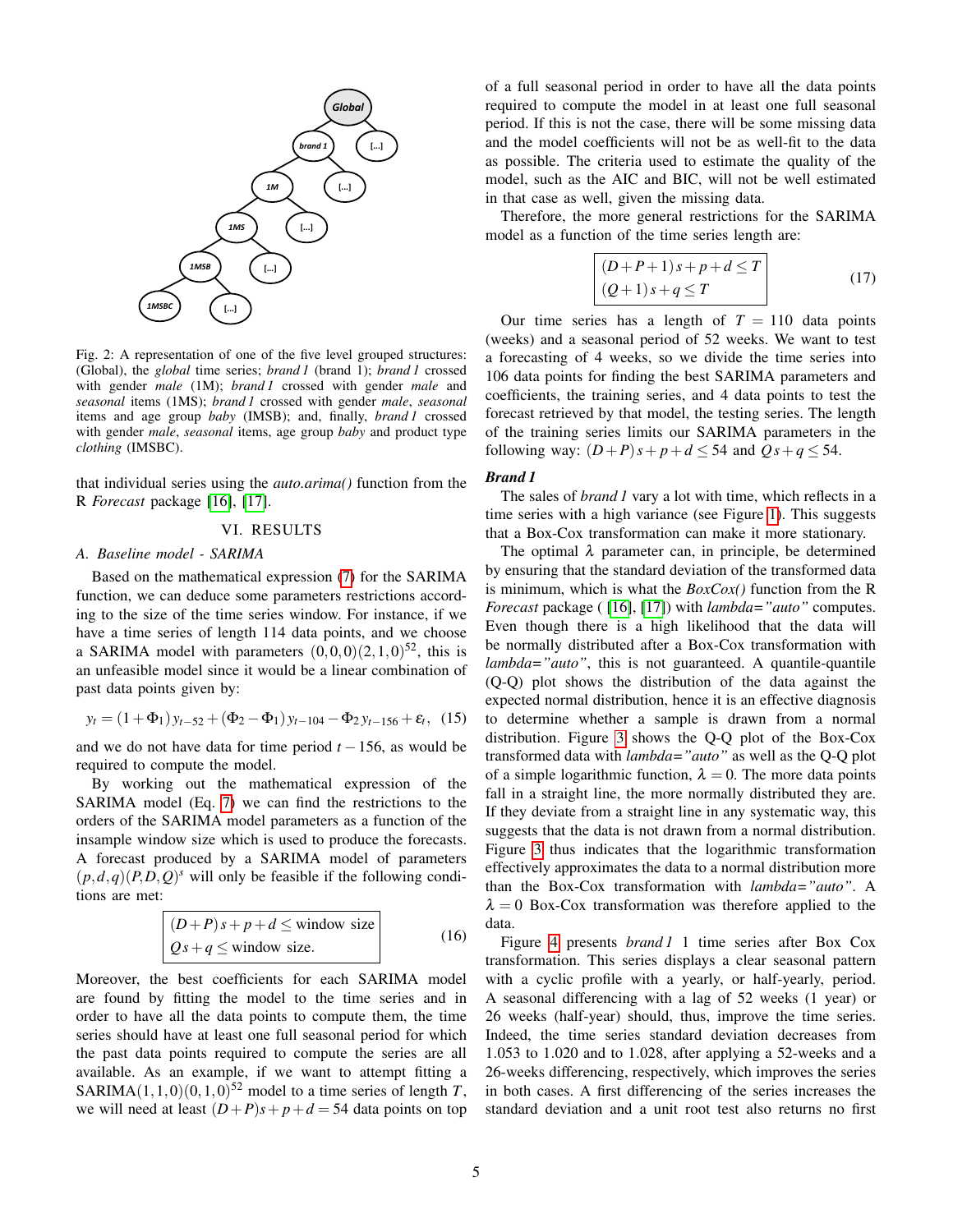Normal Q−Q Plots

<span id="page-5-0"></span>

Fig. 3: (Left:) Q-Q plot of *brand 1* Box-Cox transformed time series with λ = "*auto*"; (Right:) Q-Q plot of *brand 1* Box-Cox transformed time series with  $\lambda = 0$ , equivalent to a logarithmic transformation. It is clear that the latter series is closer to a normal distribution, hence it is a better transformation.

<span id="page-5-1"></span>

Fig. 4: *Brand 1* time series after Box Cox transformation with  $\lambda = 0$ .

differencing, it is thus not expected to improve the modelling of the series.

The analysis of the ACF and PACF of the yearly differenced series indicate that a SARIMA $(0,0,1)(0,1,0)^{52}$  model is a good candidate to reduce the data autocorrelations. This and other SARIMA models were tested and this was the model with the lowest  $AIC_C$  and BIC criteria. A more complex model, SARIMA $(6,0,0)(0,1,0)^{52}$ , was favoured by the AIC criteria, however, according to the restrictions in [\(17\)](#page-4-2), this model exceeds the threshold limited by the size of the training series. Moreover, particularly when the sample size is small, the AIC criteria favours higher order (more complex) models as a result of overfitting the data. The  $AIC_C$  is a correction of the AIC and a more realistic criteria for smaller sample sizes, along with the BIC criteria. For these reasons, and since simpler models tend to be a better choice for accurately forecasting the general behaviour of time series, we chose  $(0,0,1)(0,1,0)^{52}$ .

The half-year seasonally differenced series was also analysed and we found  $SARIMA(0,0,0)(0,1,1)^{26}$  to be the best fit model. Its RMSE was lower than most SARIMA models with a 52-weeks period, which could indicate that its forecast was better, but the AIC,  $AIC_C$  and BIC were significantly higher, implying that it provides a worst fit to the time series. The Ljung-Box test of the residuals of these models yielded lower p-values than for 52-weeks period models, signaling that they are worst models. For these reasons, we consider that the best SARIMA baseline model for *brand 1* is  $SARIMA(0,0,1)(0,1,0)^{52}$ .

*Brand 1* had a major peak of sales in the first quarter of 2017 which did not repeat in 2018 and which was almost 10 times above the average of the subsequent peaks (see Figure [1\)](#page-3-3). This sales peak was due to strong campaigning for an online collection launching. It was a one-time event and the peak affects the SARIMA models, increasing its prediction for the same period of subsequent years. We performed the same analysis having this outlier peak removed and its values interpolated. The time series forecasting RMSE was reduced by 22%. However, to maintain the method's automation capacity, we chose not to implement any outlier removal. Instead, external variables will be used to handle this type of event in a subsequent article.

#### *Brand 2*

The time series for *brand 2* has a seasonal profile, which is also clear in the ACF and PACF at lag 52 (see Figure [5\)](#page-5-2). Since the series shows variations which change with time, a transformation can improve the series. Similarly to *brand 1*, the Box-Cox transformation with  $\lambda = 0$  improved the normalization of the time series over *lambda* = "*auto*".

<span id="page-5-2"></span>

Fig. 5: *Brand 2* original time series and respective ACF and PACF

Since *brand 2* displays a clear seasonal profile, it is not stationary and a seasonal difference can improve the series. Even though the standard deviation of the series increases from 0.64 to 0.68 after seasonal differencing, the series becomes more normalized.

The series is also more stationary after a first difference and the standard deviation decreases to 0.54. A second difference would increase significantly the standard deviation, so no more differencing was applied to the series.

The ACF and PACF of the differenced series show a significant negative lag 1 of  $\approx -0.3$ , which suggests a mild overdifferencing. This can be counterbalanced with one order of a moving average model applied to the series, which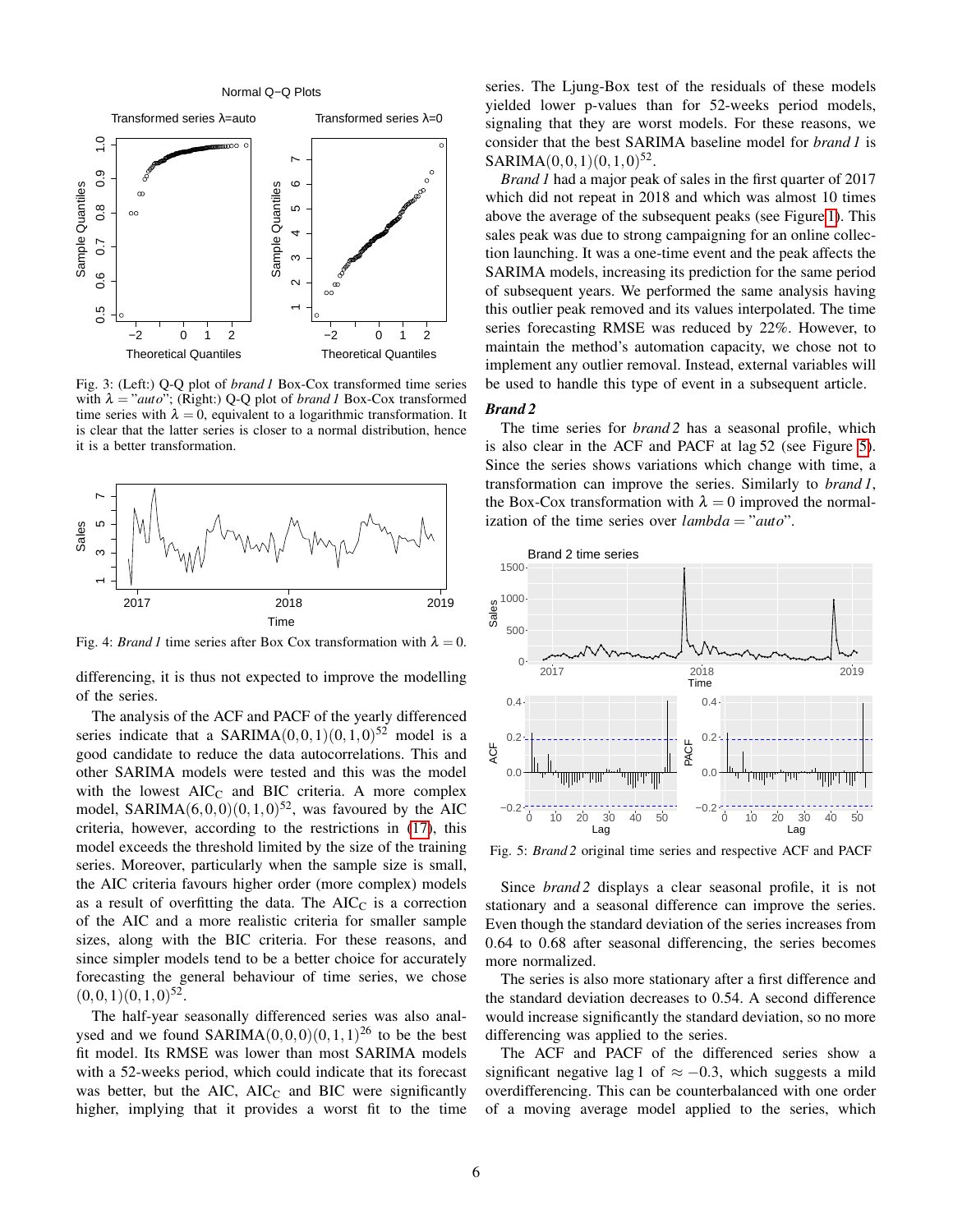indicates that SARIMA $(0,1,1)(0,1,0)^{52}$  is a good candidate model for the data.

This and other models, including different differencing orders, were tested and the BIC criteria, which favours simpler model, was used to compare them. The BIC criteria also favoured SARIMA $(0,1,1)(0,1,0)^{52}$  model out of all models.

The residuals of the SARIMA $(0,1,1)(0,1,0)^{52}$  model applied to *brand 2* time series show all autocorrelation lags below the threshold, apart from lag 16, which corresponds to roughly a trimester and it is thus, most likely, related to the periodic behaviour of the brand. The fact that the residuals still display significant autocorrelations is also translated in a relatively low value of the LB p-value= 0.12. As more data becomes available and are included in the time series, it will become more obvious whether the data autocorrelation at lag 16 is real, and, if so, it will be easier to model it.

#### Global time series

A global time series is formed by the sum of *brand 1* and *brand 2* time series. The same pre-processing and analysis performed on *brand 1* and *2* time series were applied to the global time series, in the same 4 weeks period range.

As expected, the global time series also exhibits a seasonal profile, with a cyclic behaviour and significant autocorrelations at lags 52. This entails a seasonal differencing, hence  $D =$ 1. The standard deviation of the time series increases when applying a first difference and the unit root test determined that the time series is stationary so needs no first differencing, both advocating for  $d = 0$ . The model that presented lower AIC, AIC<sub>c</sub> and BIC criteria was SARIMA $(0,0,1)(0,1,0)^{52}$ .

The residuals of SARIMA $(0,0,1)(0,1,0)^{52}$  showed no significant autocorrelations at any lag, which indicates that SARIMA $(0,0,1)(0,1,0)^{52}$  is a well-fit model for the global time series. Its residuals and the high LB p-value of 0.67 indicate a reasonable resemblance of residuals with white noise, further approving this model.

<span id="page-6-0"></span>

Fig. 6: Global time series (black) with SARIMA $(0,1,1)(0,1,0)^{52}$ model fitting (blue) and 4-weeks forecasting (red).

The fitting and forecast of the global time series by SARIMA $(0,0,1)(0,1,0)^{52}$  are shown in Figure [6.](#page-6-0)

#### Baseline models performance

The baseline models performance summary is presented in Table [I](#page-6-1)

<span id="page-6-1"></span>TABLE I: Baseline SARIMA models for *brand 1*, *brand 2* and the *global* time series. The time period of forecast was 4 weeks.

| Data | <b>SARIMA</b>                                                                                                                           |  | $AIC$ $AIC_c$ $BIC$ $LB$ $MASE$ $RMSE$ |                |
|------|-----------------------------------------------------------------------------------------------------------------------------------------|--|----------------------------------------|----------------|
|      |                                                                                                                                         |  | p-value                                |                |
|      | Global $(0,0,1)(0,1,0)^{52}$ 101.05 101.28 105.02 0.67 0.69 101.16                                                                      |  |                                        |                |
|      | $\left  \frac{Brand I}{(0,0,1)(0,1,0)^{52}} \right  153.72 \left  153.95 \right  157.70 \left  0.80 \right  1.17 \left  145.79 \right $ |  |                                        |                |
|      | $\left  \frac{Brand2}{(0,1,1)(0,1,0)^{52}} \right $ 77.23 $\left  77.47 \right $ 81.17 $\left  0.12 \right $                            |  |                                        | $0.24$   19.48 |

#### *B. Grouped Time Series Forecast Reconciliation*

As explained in Section [V,](#page-3-2) the five different product attributes selected generated 128 different time series to reconciliate. The best possible model parameters and coefficients were determined for each of these individual series, using the *auto.rima()* function [\[16\]](#page-7-16), [\[17\]](#page-7-17). The best individual forecasts were used as input for the reconciliation process. Table [II](#page-7-18) shows the performance metrics in the out-of-sample data: independent (base) forecasts, used as baseline, bottom-up and the three approaches considered as the optimal reconciliation methods (OLS, WLS and MinT, proposed by [\[6\]](#page-7-5) and [\[13\]](#page-7-13)).

All approaches were tested using a horizon *h* of 4 weeks, which was identified by HUUB as the most relevant period range to be forecasted, given the weekly data granularity. The results are presented for the three most aggregated time series, despite the fact that the grouped time series yielded results for all the possible combinations. This is also a major advantage for the business, allowing to drill down to more granular dimensions, with the reassurance that the forecasts are consistent across these dimensions. The decision making process can be significantly empowered, for instance when defining purchase quantities for the next collection for specific product type, age group, etc.

Overall, the results show that the best performing method for each series can leverage nested information in the group structure and add consistency to the outcome. This is supported by the RMSE of WLS in *brand 1*, which has a very significant improvement when compared to the baseline. In terms of *brand 2*, WLS results were very close to the baseline, which can be explained by the simpler grouping structure for this brand, i.e. it is essentially concentrated in one product type, one gender, one age group, one season. For the *global* time series, the baseline model performed slightly better than the reconciled best model, with an RMSE 5% lower than WLS. Overall, the RMSE indicates that WLS is a robust method for the forecasting of seasonal time series when no further information is known about what causes the time series variations.

The best performing model in terms of MASE metric is the simpler OLS method for *brand 1* and *global* time series. For *brand 2*, MASE is lower for the baseline model. The MASE error of the WLS is lower than that of the baseline for the *global* and *brand 1* series, and very similar for *brand 2*.

Adding more brands and more attributes can, in principle, help to increase the accuracy of the proposed models relative to